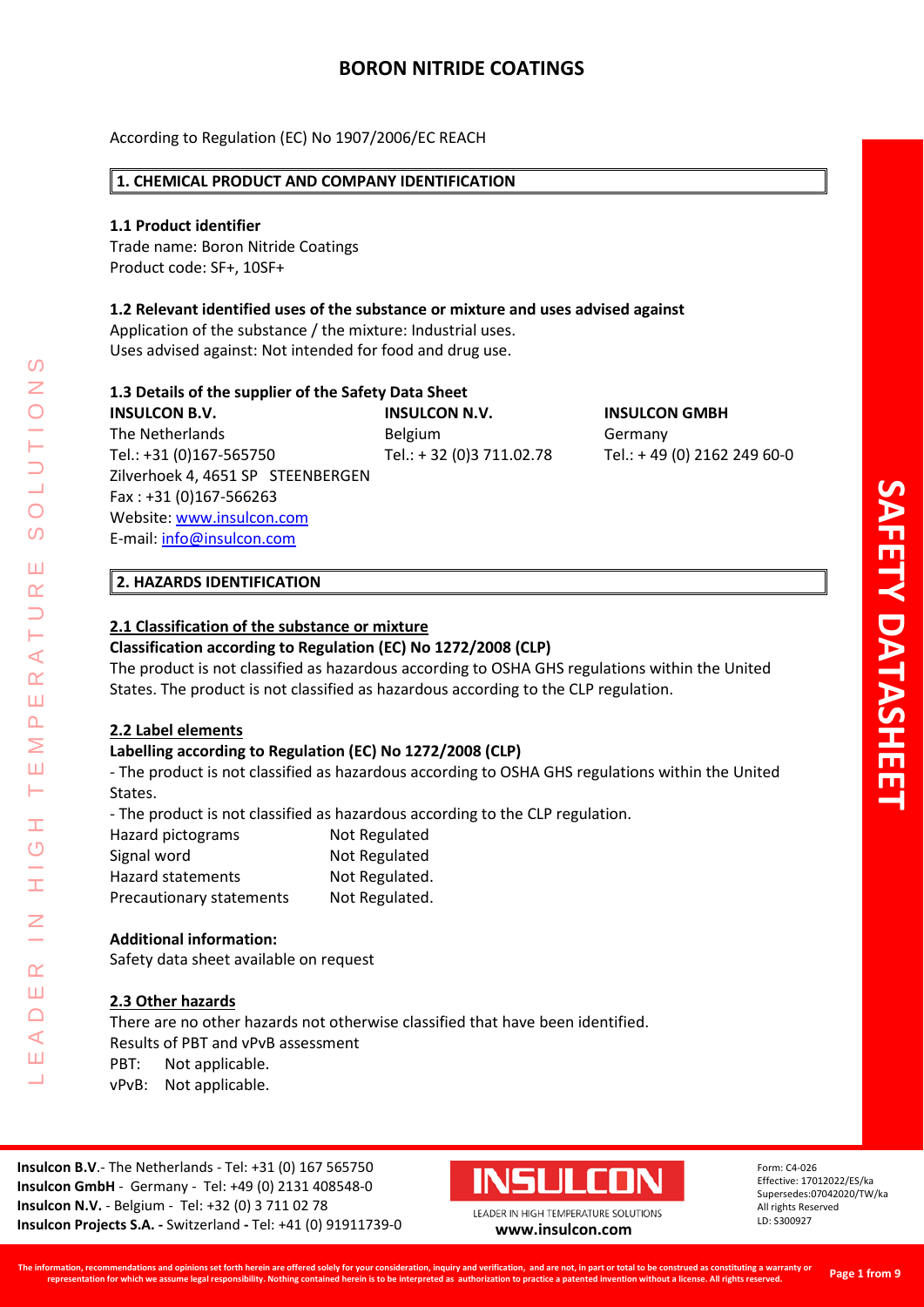## **3. COMPOSITION/ INFORMATION ON INGREDIENTS**

# **3.1 Mixtures**

| <b>Components</b><br>Types SF+ & 10SF+ |                                                        |           |
|----------------------------------------|--------------------------------------------------------|-----------|
| CAS: 10043-11-5                        | Hexagonal Boron Ni                                     | $4 - 35%$ |
| EINECS: 233-136-6                      | tride                                                  |           |
| Reg.no.:01-2119947399-20-0003          |                                                        |           |
| CAS: 1344-28-1                         | Aluminium Oxide                                        | $0 - 15%$ |
| EINECS: 215-691-6                      | Substance with a Community<br>workplace exposure limit |           |
| Reg.nr.: 01-2119529248-35-XXXX         |                                                        |           |

## Additional information:

For the wording of the listed hazard phrases refer to section 16.

For the listed ingredient(s), the identity and/or exact percentages are being withheld as a trade secret.

## **4. FIRST AID MEASURES**

## **4.1 Description of first aid measures**

#### **After inhalation:**

Supply fresh air; consult doctor in case of complaints.

## **After skin contact:**

Immediately rinse with water. If skin irritation is experienced, consult a doctor.

## **After eye contact:**

LEADER IN HIGH TEMPERATURE SOLUTIONS

Ŧ  $\overline{O}$ 

I

 $\alpha$ Ш  $\Box$  $\blacktriangleleft$ Ш  $\overline{\phantom{0}}$ 

 $\prec$  $\alpha$ Ш  $\Delta$  $\geq$ Ш Н

 $\mathcal{O}$ 

 $\bigcirc$  $\overline{O}$ 

Ш  $\alpha$ 

> Remove contact lenses if worn, if possible. Rinse opened eye for several minutes under running water. If symptoms persist, consult a doctor.

## **After swallowing:**

Rinse out mouth and then drink plenty of water. Do not induce vomiting; call for medical help immediately.

## **4.2 Most important symptoms and effects, both acute and delayed**

Slight irritant effect on skin and mucous membranes. Slight irritant effect on eyes. May cause gastro-intestinal irritation if ingested Nausea in case of ingestion. Diarrhea. Vomiting.

#### **4.3 Indication of any immediate medical attention and special treatment needed** No further relevant information available.

**Insulcon B.V**.- The Netherlands - Tel: +31 (0) 167 565750 **Insulcon GmbH** - Germany - Tel: +49 (0) 2131 408548-0 **Insulcon N.V.** - Belgium - Tel: +32 (0) 3 711 02 78 **Insulcon Projects S.A. -** Switzerland **-** Tel: +41 (0) 91911739-0 **[www.insulcon.com](http://www.insulcon.com/)**

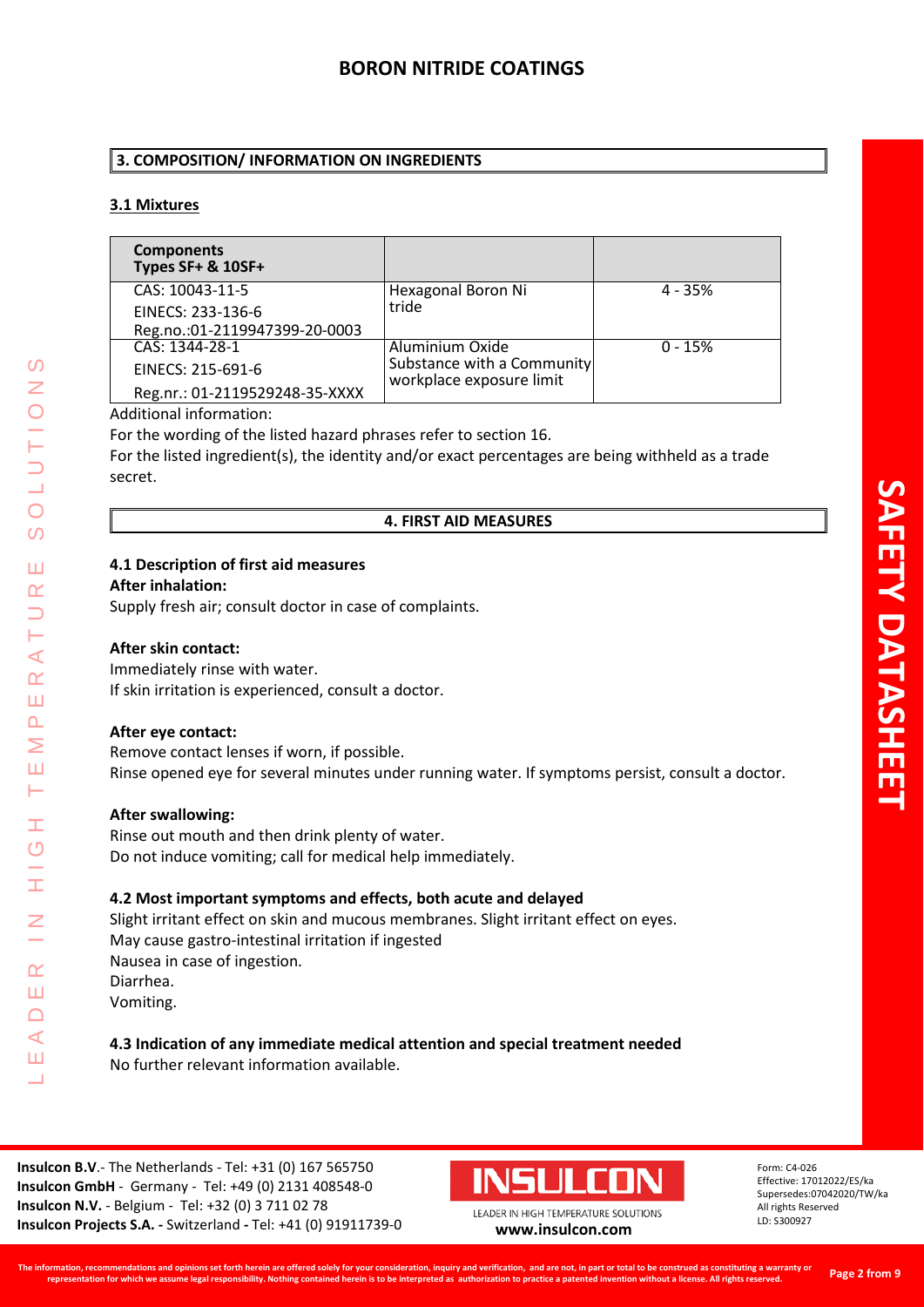### **5. FIRE FIGHTING MEASURES**

### **5.1 Extinguishing media**

#### **Suitable extinguishing agents:**

The product is not flammable.

Use fire extinguishing methods suitable to surrounding conditions.

# **For safety reasons unsuitable extinguishing agents:**

None.

LEADER IN HIGH TEMPERATURE SOLUTIONS

Ŧ  $\overline{O}$ 

 $\alpha$ Ш  $\cap$  $\blacktriangleleft$ Ш  $\overline{\phantom{0}}$ 

⋖  $\alpha$ Ш  $\overline{\mathbf{r}}$ Σ Ш  $\vdash$ 

 $\Omega$ 

 $\overline{O}$  $\Omega$ 

Ш  $\alpha$ 

#### **5.2 Special hazards arising from the substance or mixture**

No further relevant information available.

#### **5.3 Advice for firefighters**

#### Protective equipment:

Wear self-contained respiratory protective device. Wear fully protective suit.

## **6. ACCIDENTAL RELEASE MEASURES**

#### **6.1 Personal precautions, protective equipment and emergency procedures**

Ensure adequate ventilation Use personal protective equipment as required.

#### **6.2 Environmental precautions**

Avoid release to the environment.

#### **6.3 Methods and material for containment and cleaning up**

Absorb with liquid-binding material (sand, diatomite, acid binders, universal binders, sawdust). Send for recovery or disposal in suitable receptacles.

## **6.4 Reference to other sections**

See Section 7 for information on safe handling. See Section 8 for information on personal protection equipment. See Section 13 for disposal information.

## **7. HANDLING AND STORAGE**

#### **7.1 Precautions for safe handling**

Use only in well ventilated areas. Avoid splashes or spray in enclosed areas. Avoid breathing mist/vapours/spray. Wash hands before breaks and at the end of work.

## **Information about fire - and explosion protection:**

No special measures required.

**Insulcon B.V**.- The Netherlands - Tel: +31 (0) 167 565750 **Insulcon GmbH** - Germany - Tel: +49 (0) 2131 408548-0 **Insulcon N.V.** - Belgium - Tel: +32 (0) 3 711 02 78 **Insulcon Projects S.A. -** Switzerland **-** Tel: +41 (0) 91911739-0 **[www.insulcon.com](http://www.insulcon.com/)**

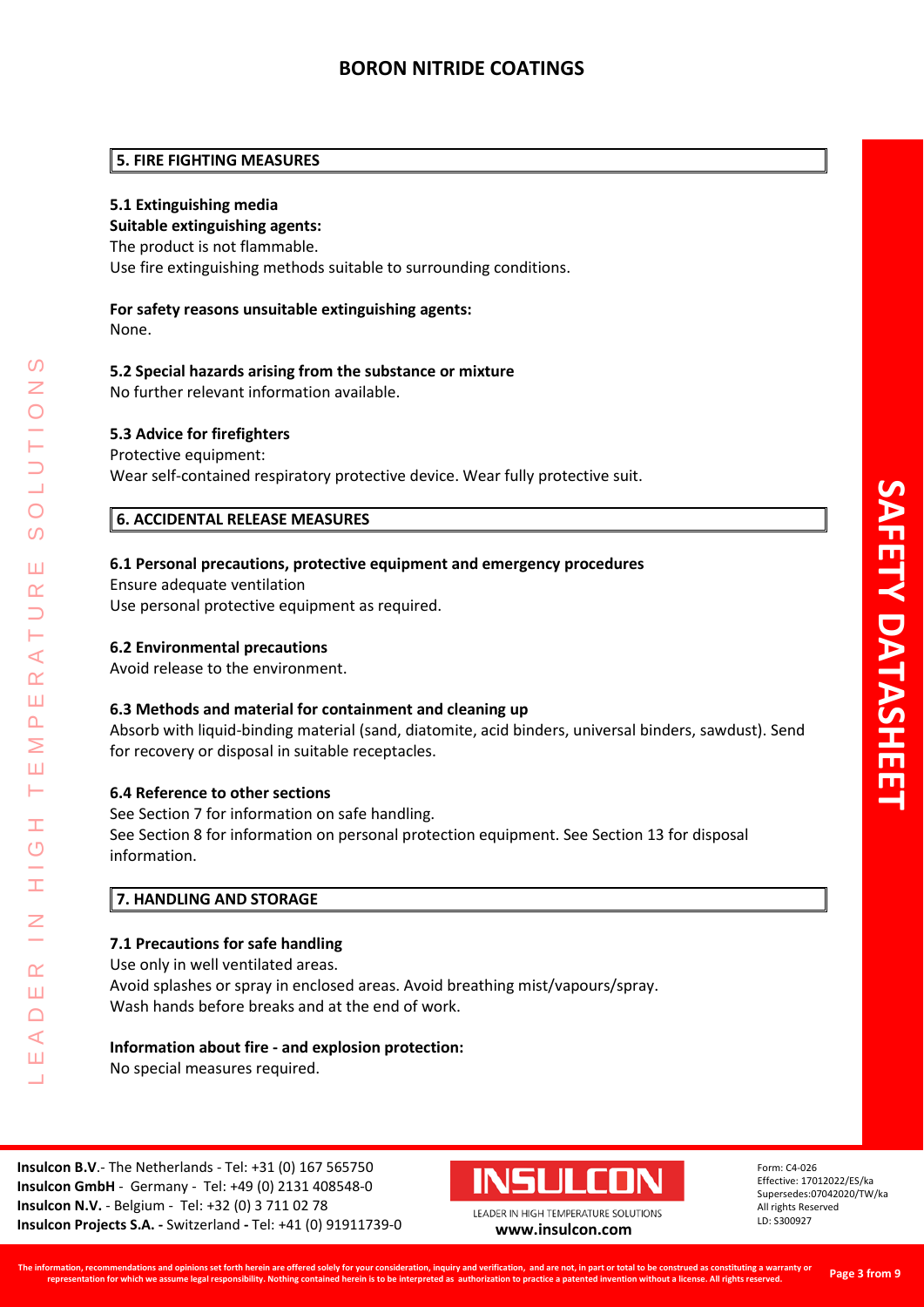# **7.2 Conditions for safe storage, including any incompatibilities**

Requirements to be met by storerooms and receptacles: Store in cool, dry conditions in well-sealed receptacles. Use only receptacles specifically permitted for this substance/product.·

## **Information about storage in one common storage facility:**

Store away from foodstuffs.

Do not store together with alkalis (caustic solutions).

## **7.3 Specific end use(s)**

No further relevant information available.

## **8. EXPOSURE CONTROLS / PERSONAL PROTECTION**

## **8.1 Control parameters**

|                            | Ingredients with limit values that require monitoring at the workplace: |  |
|----------------------------|-------------------------------------------------------------------------|--|
| 1344-28-1 aluminium oxide  |                                                                         |  |
| <b>WEL</b> (Great Britain) | Long-term value: $10^*$ 4 <sup>**</sup> mg/m <sup>3</sup>               |  |
|                            | *inhalable dust ** respirable dust                                      |  |
| PEL (USA)                  | Long-term value: 15 <sup>*</sup> ; 5 <sup>**</sup> mg/m <sup>3</sup>    |  |
|                            | *Total dust; ** Respirable fraction                                     |  |
| REL (USA)                  | Long-term value: 10* 5** mg/m <sup>3</sup>                              |  |
|                            | as Al*Total dust**Respirable/pyro powd./welding f.                      |  |
| <b>TLV (USA</b>            | Long-term value: $1^*$ mg/m <sup>3</sup> as Al; *as respirable fraction |  |

DNELs: No further relevant information available. PNECs: No further relevant information available.

# **8.2 Exposure controls**

LEADER IN HIGH TEMPERATURE SOLUTIONS

Ŧ  $\overline{O}$ 

 $\alpha$ Ш  $\Box$  $\blacktriangleleft$ Ш  $\overline{\phantom{0}}$ 

 $\prec$  $\alpha$ Ш  $\overline{\mathbf{r}}$ Σ Ш Н

 $\Omega$ Z

 $\bigcirc$ 

 $\overline{O}$ 

Ш  $\alpha$ 

## **General protective and hygienic measures:**

The usual precautionary measures are to be adhered to when handling chemicals. Keep away from foodstuffs, beverages and feed.

Avoid breathing mist/vapours/spray. Avoid contact with the eyes. Avoid close or long term contact with the skin.

# **Respiratory protection:**

Not required under normal conditions of use.

Use suitable respiratory protective device when aerosol or mist is formed. For large spills, respiratory protection may be advisable.

# **Protection of hands:**

Gloves are advised for repeated or prolonged contact. Wear protective gloves to handle contents of damaged or leaking units.

**Insulcon B.V**.- The Netherlands - Tel: +31 (0) 167 565750 **Insulcon GmbH** - Germany - Tel: +49 (0) 2131 408548-0 **Insulcon N.V.** - Belgium - Tel: +32 (0) 3 711 02 78 **Insulcon Projects S.A. -** Switzerland **-** Tel: +41 (0) 91911739-0 **[www.insulcon.com](http://www.insulcon.com/)**

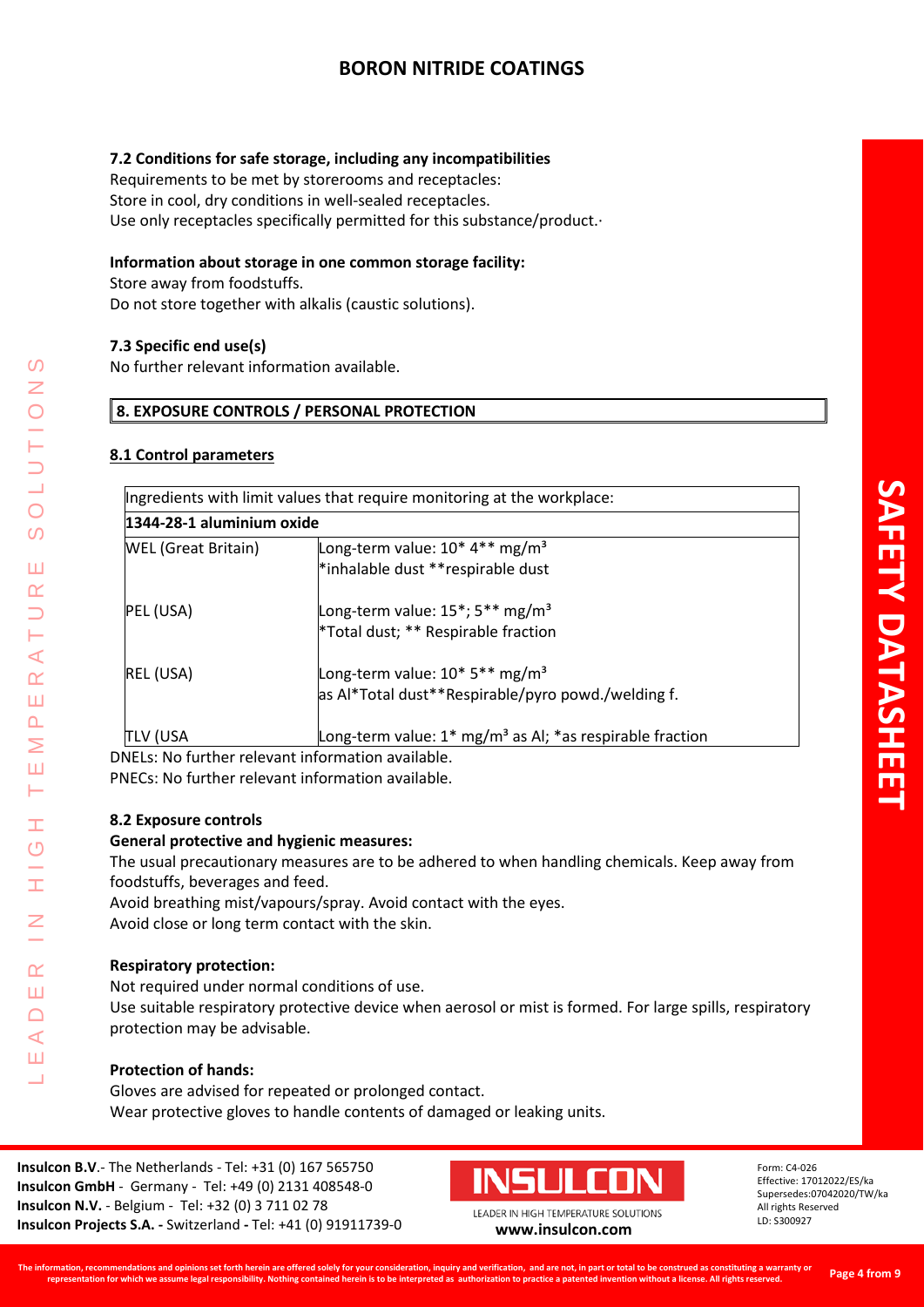## **Eye protection:**



LEADER IN HIGH TEMPERATURE SOLUTIONS

Ŧ  $\overline{O}$ 

Ŧ

Z

 $\alpha$ Ш  $\Box$  $\blacktriangleleft$ Ш Ц

 $\Omega$  $\overline{z}$ 

 $\overline{O}$  $\overline{O}$ 

Ш  $\alpha$  $\overline{\phantom{0}}$ H  $\prec$  $\alpha$ Ш  $\Delta$ Σ Ш Н

**Body protection:**

Protective work clothing Protection may be required for spills.

## **Limitation and supervision of exposure into the environment:**

Avoid release to the environment.

#### **Risk management measures:**

No further relevant information available

# **9. PHYSICAL & CHEMICAL PROPERTIES**

#### **9.1. Information on the basic physical and chemical properties**

| Appearance                               |                                               |
|------------------------------------------|-----------------------------------------------|
| Form:                                    | Liquid                                        |
| Colour:                                  | White                                         |
| Odour:                                   | Odourless                                     |
| Odour threshold:                         | Not determined.                               |
| pH-value:                                | $4,5-9$                                       |
| Melting point/freezing point:            | Not determined.                               |
| Initial boiling point and boiling range: | 100 °C (212 °F) (water)                       |
| Flash point:                             | Not applicable.                               |
| Flammability (solid, gas):               | Not applicable.                               |
| Auto/Self-ignition temperature:          | Not determined.                               |
| Decomposition temperature:               | Not determined.                               |
| <b>Explosive properties:</b>             | Product does not present an explosion hazard. |
| <b>Explosion limits</b>                  |                                               |
| Lower:                                   | Not determined                                |
| Upper:                                   | Not dertermined                               |
| Oxidising properties                     | Non-oxidising                                 |
| Vapour pressure:                         | Not determined.                               |
| Density:                                 |                                               |
| Relative density:                        | $1,0 - 2,1$                                   |
| Vapour density:                          | Not determined                                |
| Evaporation rate:                        | Not determined                                |
| Solubility in / Miscibility with water:  | Partly miscible                               |
| Partition coefficient: n-octanol/water:  | Not determined                                |
| Viscosity                                |                                               |
| Dynamic:                                 | Not determined                                |
| Kinematic:                               | Not determined                                |
|                                          |                                               |

No further relevant information available.

**Insulcon B.V**.- The Netherlands - Tel: +31 (0) 167 565750 **Insulcon GmbH** - Germany - Tel: +49 (0) 2131 408548-0 **Insulcon N.V.** - Belgium - Tel: +32 (0) 3 711 02 78 **Insulcon Projects S.A. -** Switzerland **-** Tel: +41 (0) 91911739-0 **[www.insulcon.com](http://www.insulcon.com/)**

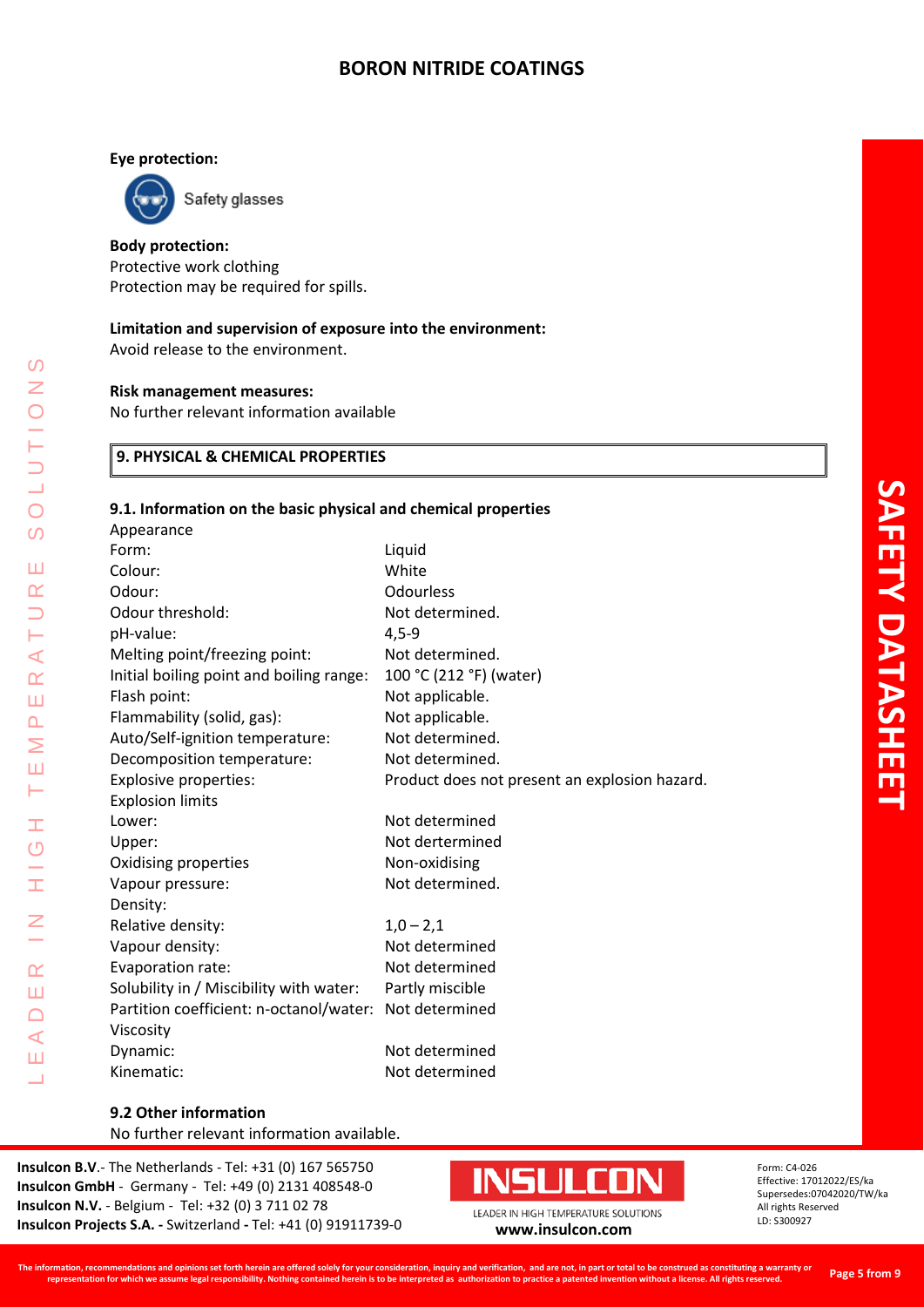## **10. CHEMICAL STABILITY & REACTIVITY INFORMATION**

#### **10.1 Reactivity**

No further relevant information available.

### **10.2 Chemical stability**

**Thermal decomposition / conditions to be avoided:**

No decomposition if used and stored according to specifications.

#### **10.3 Possibility of hazardous reactions**

Reacts with alkali (lyes).

#### **10.4 Conditions to avoid**

No further relevant information available.

#### **10.5 Incompatible materials**

Oxidisers, strong acids.

#### **10.6 Hazardous decomposition products**

Under fire conditions only: Nitrogen oxides (NOx), Toxic metal oxide smoke

## **11. TOXICOLOGICAL INFORMATION**

#### **11.1 Information on toxicological effects**

Acute toxicity: Based on available data, the classification criteria are not met. LD/LC50 values relevant for classification: None.

#### **Primary irritant effect**

LEADER IN HIGH TEMPERATURE SOLUTIONS

Ŧ  $\overline{C}$ 

 $\alpha$ Ш  $\Box$  $\blacktriangleleft$ Ш  $\overline{\phantom{0}}$ 

 $\blacktriangleleft$  $\alpha$ Ш  $\overline{\mathbf{r}}$ Σ Ш Н

 $\overline{\bigcirc}$  $\Omega$ 

Ш  $\alpha$ 

> Skin corrosion/irritation: Slight irritant effect on skin and mucous membranes. Serious eye damage/irritation: Slight irritant effect on eyes. Respiratory or skin sensitisation: Based on available data, the classification criteria are not met.

#### **Carcinogenic categories**

IARC (International Agency for Research on Cancer): Present in trace quantities.

#### 75-21-8 ethylene oxide

#### **Probable routes of exposure:**

Ingestion. Inhalation. Eye contact. Skin contact.

Germ cell mutagenicity: Based on available data, the classification criteria are not met. Carcinogenicity: Based on available data, the classification criteria are not met. Reproductive toxicity: Based on available data, the classification criteria are not met. STOT-single exposure: Based on available data, the classification criteria are not met. STOT-repeated exposure: Based on available data, the classification criteria are not met. Aspiration hazard: Based on available data, the classification criteria are not met.

**Insulcon B.V**.- The Netherlands - Tel: +31 (0) 167 565750 **Insulcon GmbH** - Germany - Tel: +49 (0) 2131 408548-0 **Insulcon N.V.** - Belgium - Tel: +32 (0) 3 711 02 78 **Insulcon Projects S.A. -** Switzerland **-** Tel: +41 (0) 91911739-0 **[www.insulcon.com](http://www.insulcon.com/)**

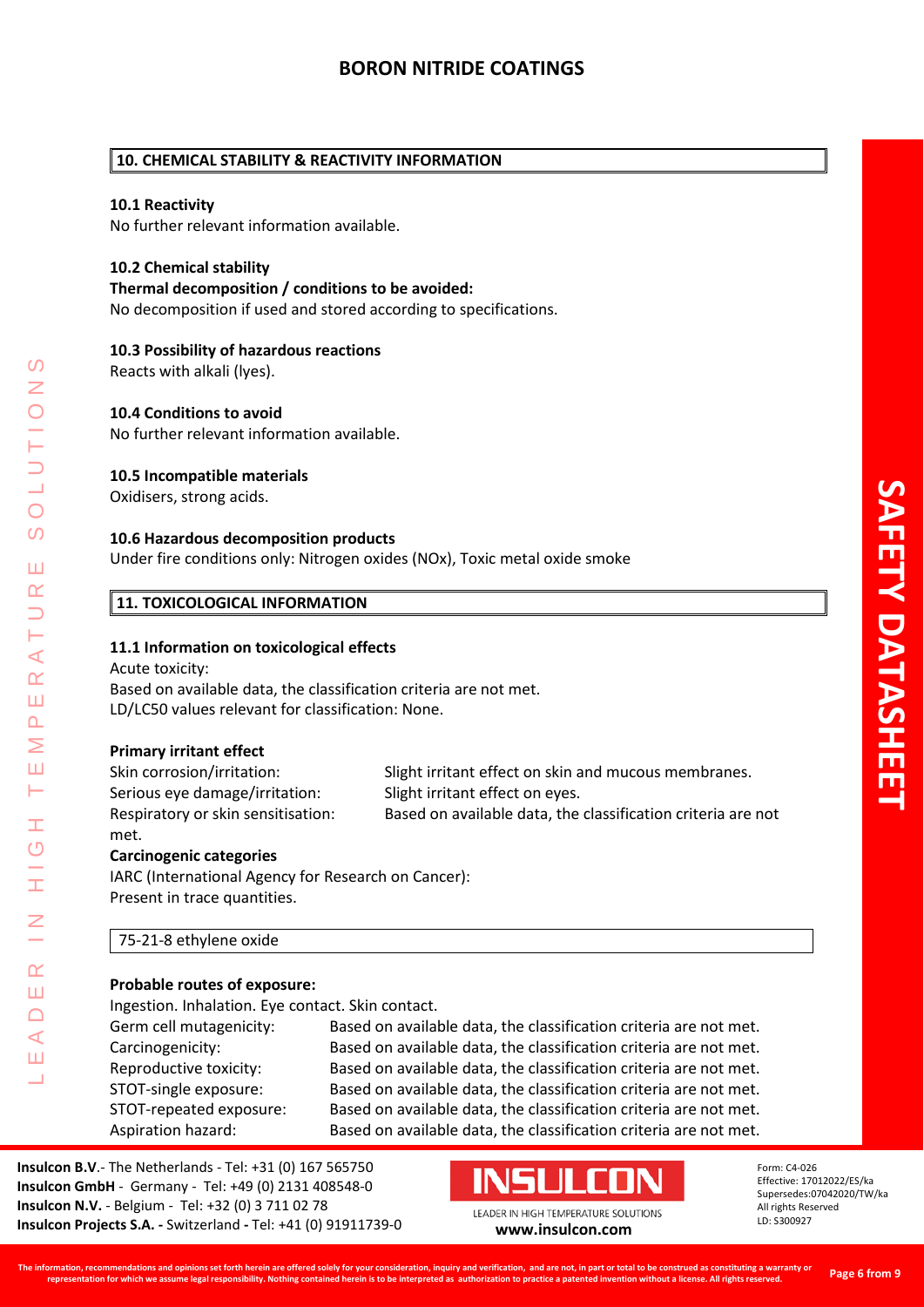# **12. ECOLOGICAL INFORMATION**

# **12.1 Toxicity**

Aquatic toxicity: No further relevant information available.

# **12.2 Persistence and degradability**

No further relevant information available.

# **12.3 Bioaccumulative potential**

No further relevant information available.

# **12.4 Mobility in soil**

No further relevant information available. Additional ecological information:

# **General notes:**

Do not allow undiluted product or large quantities of it to reach ground water, water course or sewage system.

Rinse off of bigger amounts into drains or the aquatic environment may lead to decreased pH-values. A low pH-value harms aquatic organisms. If the dilution of the use-level pH-value is considerably increased after use, the aqueous waste, emptied into drains, is only low water-dangerous.

## **12.5 Results of PBT and vPvB assessment**

| PBT:                       | Not applicable.                           |
|----------------------------|-------------------------------------------|
| vPvB:                      | Not applicable.                           |
| 12.6 Other adverse effects | No further relevant information available |

# **13. TRANSPORTATION INFORMATION**

# **13.1 Waste treatment methods**

## **Recommendation**

LEADER IN HIGH TEMPERATURE SOLUTIONS

Ŧ  $\overline{O}$ 

 $\alpha$ Ш  $\Box$  $\blacktriangleleft$ Ш  $\overline{\phantom{0}}$ 

⋖  $\alpha$ Ш  $\overline{\mathbf{r}}$ Σ Ш Н

 $\Omega$ 

 $\bigcirc$  $\Omega$ 

Ш  $\alpha$ 

> The user of this material has the responsibility to dispose of unused material, residues and containers in compliance with all relevant local, state and federal laws and regulations regarding treatment, storage and disposal for hazardous and non-hazardous wastes.

# **Uncleaned packaging:**

Recommendation: Disposal must be made according to official regulations.

| <b>14. TRANSPORTATION INFORMATION</b> |               |  |
|---------------------------------------|---------------|--|
| 14.1 UN-Number                        |               |  |
| DOT, ADR/RID/ADN, IMDG, IATA          | Not Regulated |  |
| 14.2 UN proper shipping name          |               |  |
| DOT, ADR/RID/ADN, IMDG, IATA          | Not Regulated |  |

**Insulcon B.V**.- The Netherlands - Tel: +31 (0) 167 565750 **Insulcon GmbH** - Germany - Tel: +49 (0) 2131 408548-0 **Insulcon N.V.** - Belgium - Tel: +32 (0) 3 711 02 78 **Insulcon Projects S.A. -** Switzerland **-** Tel: +41 (0) 91911739-0 **[www.insulcon.com](http://www.insulcon.com/)**

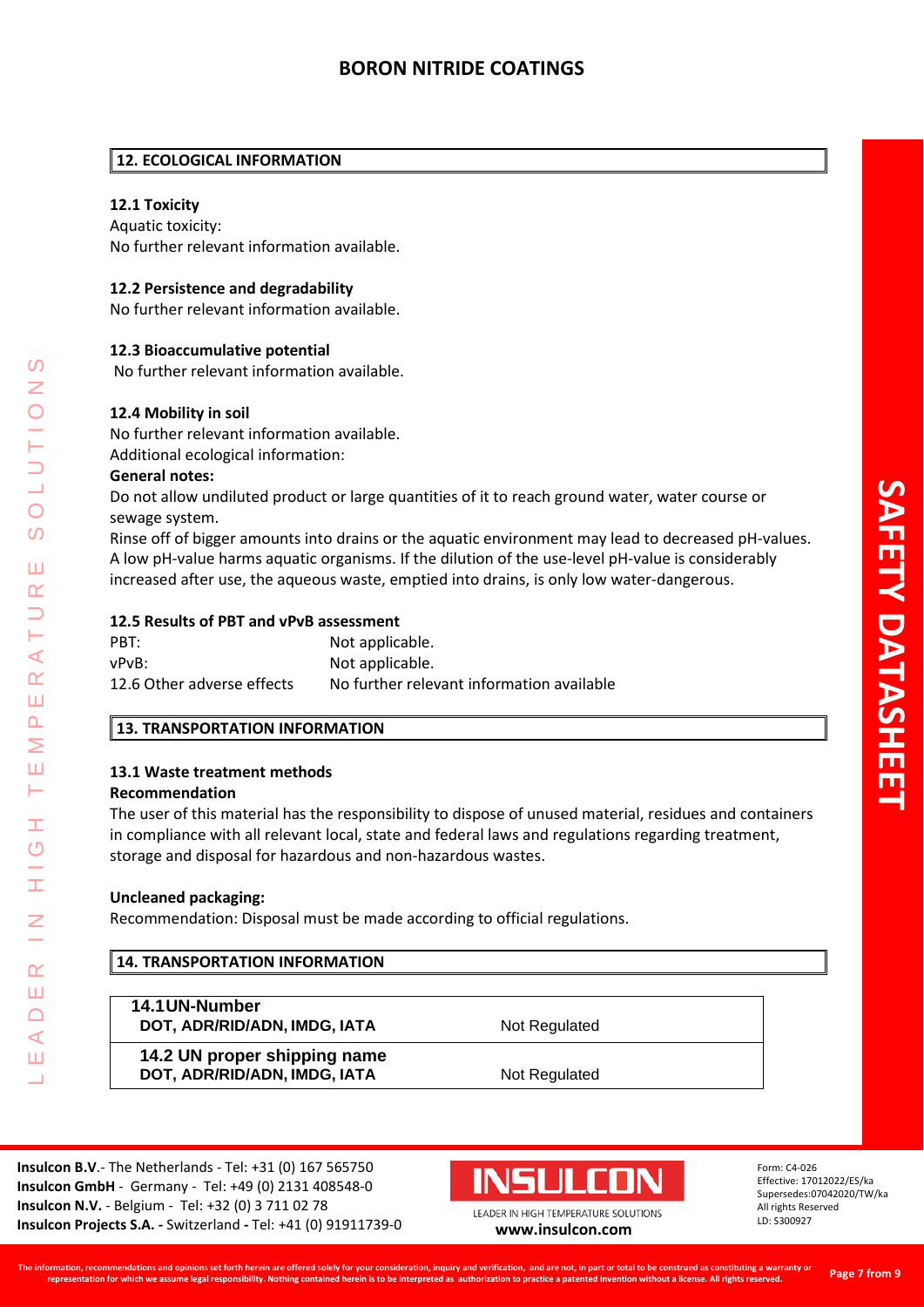| 14.3 Transport hazard class(es)                                            |                 |
|----------------------------------------------------------------------------|-----------------|
| DOT, ADR/RID/ADN, IMDG, IATA<br><b>Class</b>                               | Not Regulated   |
| 14.4 Packing group<br>DOT, ADR/RID/ADN, IMDG, IATA                         | Not Regulated   |
| <b>14.5 Environmental hazards:</b><br><b>Marine pollutant:</b>             | No.             |
| 14.6 Special precautions for user                                          | Not applicable. |
| 14.7 Transport in bulk according to Annex II<br>of Marpol and the IBC Code | Not applicable. |
|                                                                            |                 |

## **15. REGULATORY INFORMATION**

**15.1 Safety, health and environmental regulations/legislation specific for the substance or mixture United States (USA) SARA**

## **Section 302 (extremely hazardous substances):**

None of the ingredients are listed.

#### **Section 355 (extremely hazardous substances):**

None of the ingredients are listed.

## **Section 313 (Specific toxic chemical listings):**

1344-28-1 Aluminium oxide

## **TSCA (Toxic Substances Control Act):**

Not all ingredients listed.

LEADER IN HIGH TEMPERATURE SOLUTIONS

Ŧ  $\overline{O}$ 

H

 $\alpha$ Ш  $\Box$  $\blacktriangleleft$ Ш  $\overline{\phantom{0}}$ 

 $\Omega$ Z

 $\overline{O}$  $\Omega$ 

Ш  $\alpha$  $\overline{\phantom{0}}$ Н  $\prec$  $\alpha$ Ш  $\overline{\mathbf{r}}$ Σ Ш  $\vdash$ 

#### **Proposition 65 (California):**

**Chemicals known to cause cancer:** Present in trace quantities.

## 75-21-8 ethylene oxide

Chemicals known to cause developmental toxicity for females: Present in trace quantities.

#### EPA (Environmental Protection Agency)

10043-11-5 boron nitride

# **IARC (International Agency for Research on Cancer)**

Present in trace quantities.

75-21-8Ethylene oxide 1

**Insulcon B.V**.- The Netherlands - Tel: +31 (0) 167 565750 **Insulcon GmbH** - Germany - Tel: +49 (0) 2131 408548-0 **Insulcon N.V.** - Belgium - Tel: +32 (0) 3 711 02 78 **Insulcon Projects S.A. -** Switzerland **-** Tel: +41 (0) 91911739-0 **[www.insulcon.com](http://www.insulcon.com/)**